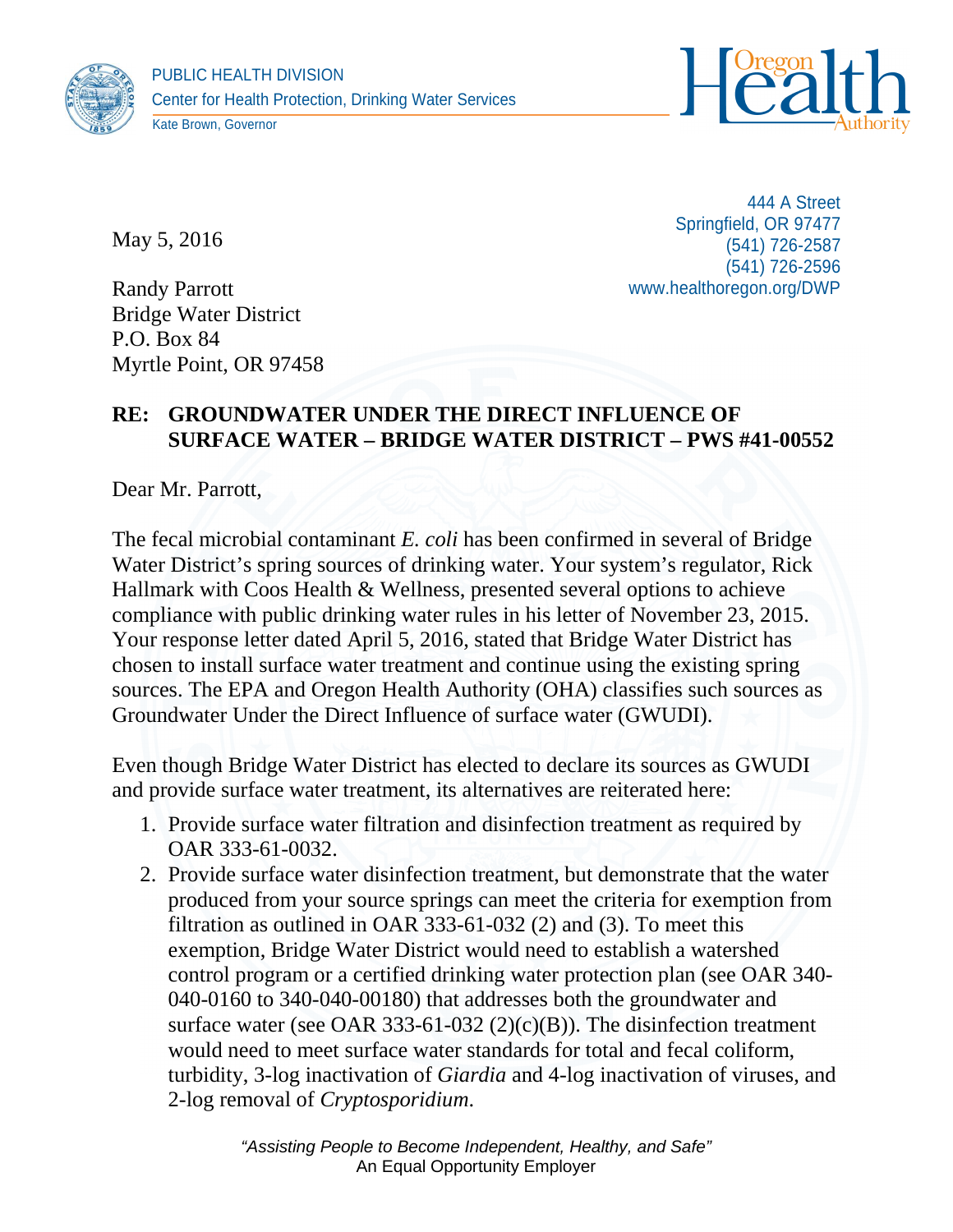- 3. Develop a new source (well or spring) outside the distance-hydrogeologic setting criteria from any surface water, as outlined in OAR 333-61-0032  $(8)(a)(A)(i-v)$ . Sources located outside the distance criteria are typically classified as groundwater. New sources would need to meet the current construction standards for public drinking water.
- 4. Suspend the use of the current spring sources and connect to or purchase water from a nearby approved system.

Bridge Water District has chosen to self-declare the spring sources (Springs 1-6, or SRC-AA through SRC-AF) as GWUDI, forgoing spring reconstruction and MPA testing. The water district has 18 months from the date of this letter to provide filtration and disinfection treatment as required in OAR 333-061-0032(1) to (5), option 1 above. The necessary system modifications must be operational by **October 5, 2017.** If these requirements are not met after 18 months, Bridge Water District system may be subject to formal enforcement.

Prior to implementation, plans must be submitted to the Authority for review. See plan review information at

http://public.health.oregon.gov/HealthyEnvironments/DrinkingWater/PlanReview/ Pages/index.aspx (the general email address is dws.planreview@state.or.us). These plans must also be prepared by a registered Professional Engineer.

## **Interim Operation Plan:**

Water systems using GWUDI sources and with 18 months to meet SWTR requirements must also comply with the following Interim Standards (see OAR 333-061-0032 (1)(c)):

- The turbidity of water entering the distribution system must never exceed 5 NTU. Turbidity measurements must be taken a minimum of once per day. If continuous turbidimeters are in place, measurements should be recorded every four hours.
- Disinfection must be sufficient to reliably achieve at least 1.0 log inactivation of *Giardia lamblia* cysts prior to the first user. Disinfection "CT" values must be calculated and recorded daily, based on daily pH and temperature measurements, and disinfection residuals at or before the first customer.
- Reports must be submitted to the Department monthly as prescribed in OAR 333-061-0040.